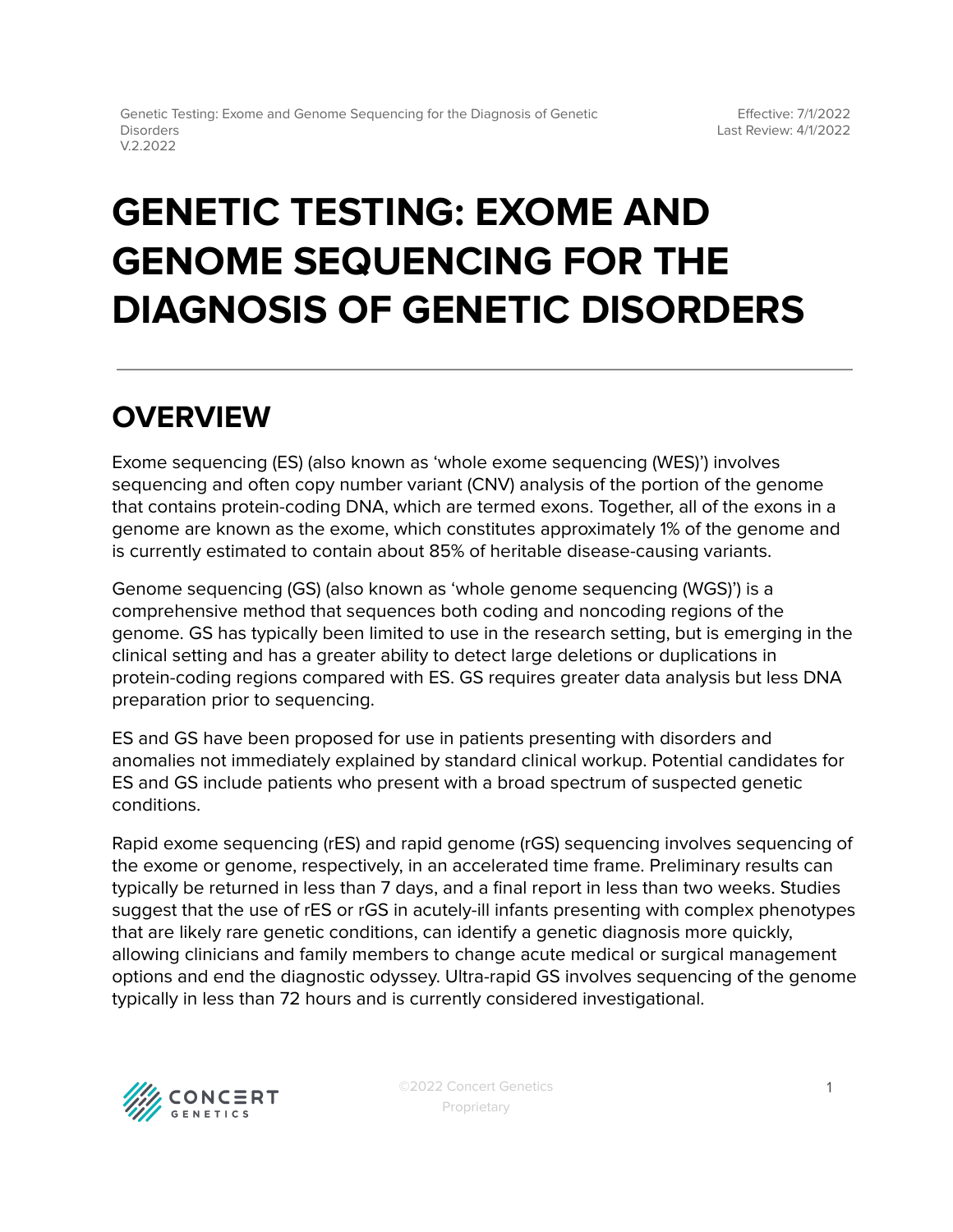## <span id="page-1-0"></span>**POLICY REFERENCE TABLE**

Below is a list of higher volume tests and the associated laboratories for each coverage criteria section. This list is not all inclusive.

| <b>Coverage Criteria</b><br><b>Sections</b> | <b>Example Tests (Labs)</b>                                                       | <b>Common CPT</b><br><b>Codes</b> | <b>Common ICD</b><br><b>Codes</b>     | <b>Ref</b>                                                             |
|---------------------------------------------|-----------------------------------------------------------------------------------|-----------------------------------|---------------------------------------|------------------------------------------------------------------------|
| <b>Standard Exome</b><br><b>Sequencing</b>  | Genomic Unity® Exome Plus Analysis -<br>Proband (Variantyx Inc.)                  | 0214U                             | F70-F79,<br>F80,0-F89,<br>Q00.0-Q99.9 | 1, 2, 6,<br>7, 8, 9,<br>10, 11,<br>12, 13,<br>14, 15,<br>16, 17,<br>18 |
|                                             | Genomic Unity® Exome Plus Analysis -<br>Comparator (Variantyx Inc.)               | 0215U                             |                                       |                                                                        |
|                                             | XomeDx (GeneDx)                                                                   | 81415, 81416,<br>81417            |                                       |                                                                        |
|                                             | Invitae Boosted Exome (Invitae                                                    |                                   |                                       |                                                                        |
|                                             | <b>ExomeNext (Ambry Genetics)</b>                                                 |                                   |                                       |                                                                        |
|                                             | PGxome (PreventionGenetics)                                                       |                                   |                                       |                                                                        |
|                                             | Whole Exome Sequencing (PerkinElmer<br>Genomics)                                  |                                   |                                       |                                                                        |
|                                             | QuestExome (Quest Diagnostics)                                                    |                                   |                                       |                                                                        |
|                                             | <b>Whole Exome Sequencing (LabCorp)</b>                                           |                                   |                                       |                                                                        |
| <b>Rapid Exome</b><br>Sequencing            | XomeDxXpress (GeneDx)                                                             | 81415, 81416,<br>81417            | F70-F79,<br>F80-F89,<br>Q00.0-Q99.9   | 1, 3, 4,<br>5, 6,<br>7, 8, 9,<br>13, 14,<br>15, 16                     |
|                                             | ExomeNext-Rapid (Ambry)                                                           |                                   |                                       |                                                                        |
|                                             | Rapid PGxome (PreventionGenetics)                                                 |                                   |                                       |                                                                        |
|                                             | <b>STAT Whole Exome Sequencing</b><br>(PerkinElmer Genomics)                      |                                   |                                       |                                                                        |
| <b>Standard Genome</b><br>Sequencing        | Genomic Unity <sup>®</sup> Whole Genome<br>Analysis - Proband (Variantyx Inc.)    | 0212U                             | F70-F79,<br>F80-F89,<br>Q00.0-Q99.9   | 1, 2, 6,<br>7, 8, 9,<br>13, 14,<br>15, 16                              |
|                                             | Genomic Unity <sup>®</sup> Whole Genome<br>Analysis - Comparator (Variantyx Inc.) | 0213U                             |                                       |                                                                        |
|                                             | GenomeSeqDx (GeneDx)                                                              | 81425, 81426,<br>81427            |                                       |                                                                        |
|                                             | TruGenome Trio (Illumina)                                                         |                                   |                                       |                                                                        |

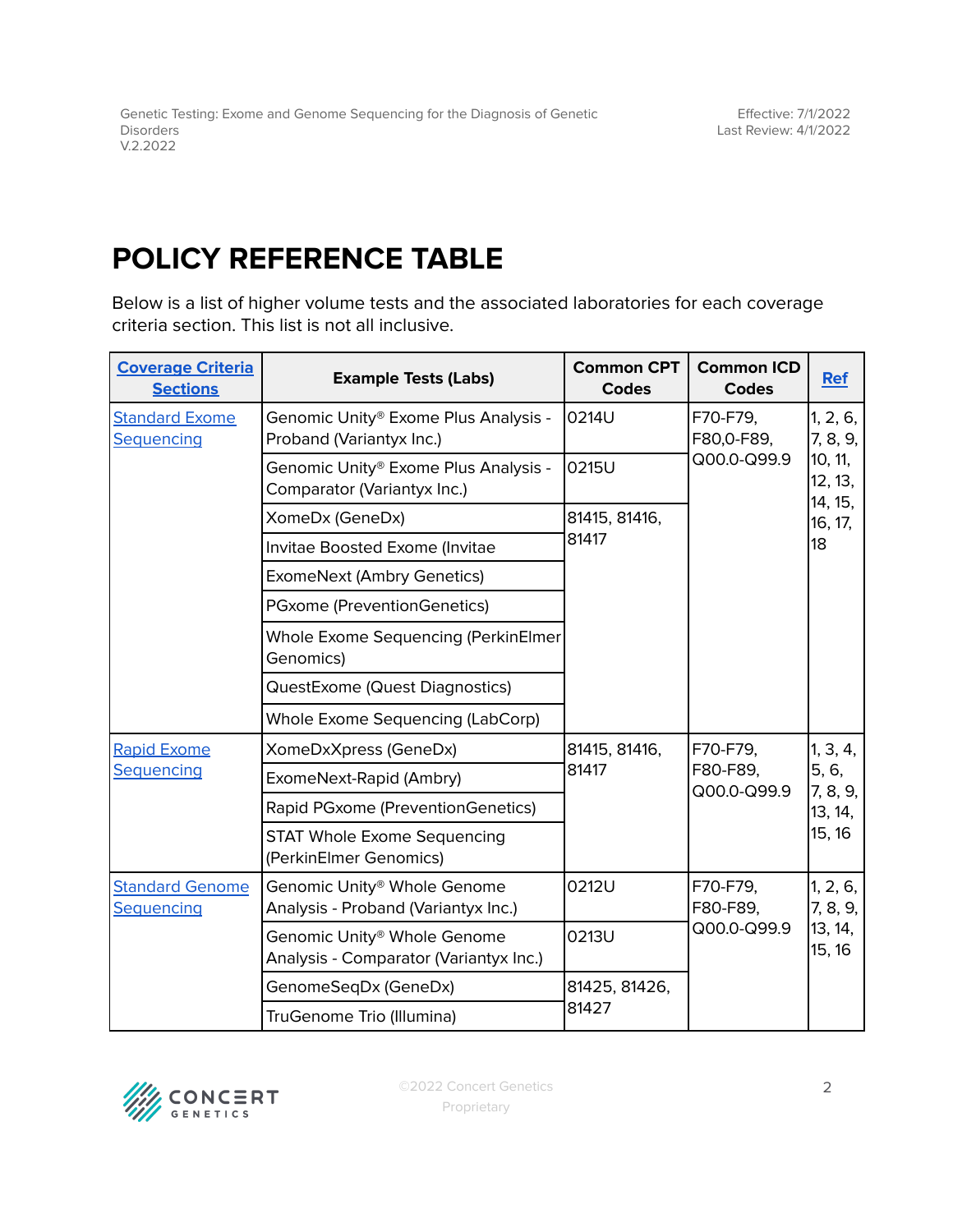|                                   | <b>Whole Genome Sequencing</b><br>(PerkinElmer Genomics)                                                     |                        |                                     |                                           |
|-----------------------------------|--------------------------------------------------------------------------------------------------------------|------------------------|-------------------------------------|-------------------------------------------|
|                                   | <b>MNGenome (MNG Laboratories)</b>                                                                           |                        |                                     |                                           |
|                                   | MatePair Targeted Rearrangements,<br>Congenital (Mayo Medical<br>Laboratories)                               | 0012U                  |                                     |                                           |
|                                   | <b>CNGnome (PerkinElmer Genomics)</b>                                                                        | 0209U                  |                                     |                                           |
|                                   | Praxis Whole Genome Sequencing<br>(Praxis Genomics LLC)                                                      | 0265U                  |                                     |                                           |
|                                   | <b>Praxis Combined Whole Genome</b><br>Sequencing and Optical Genome<br><b>Mapping (Praxis Genomics LLC)</b> | 0267U                  |                                     |                                           |
| <b>Rapid Genome</b><br>Sequencing | Rapid Whole Genome Sequencing<br>(Rady Children's Institute for Genomic<br>Medicine)                         | 0094U                  | F70-F79,<br>F80-F89,<br>Q00.0-Q99.9 | 1, 2, 6,<br>7, 8, 9,<br>13, 14,<br>15, 16 |
|                                   | Ultra-Rapid Whole Genome<br>Sequencing (Rady Children's Institute<br>for Genomic Medicine)                   | 81425, 81426,<br>81427 |                                     |                                           |
|                                   | <b>STAT Whole Genome Sequencing</b><br>(PerkinElmer Genomics)                                                |                        |                                     |                                           |
|                                   | MNGenome STAT (MNG)                                                                                          |                        |                                     |                                           |
|                                   | Rapid Whole Genome - For NICU/PICU,<br>(Fulgent Genetics)                                                    |                        |                                     |                                           |

# **OTHER RELATED POLICIES**

This policy document provides coverage criteria for exome and genome sequencing for the diagnosis of genetic disorders in patients with suspected genetic disorders and for population-based screening. Please refer to:

● **Oncology: Molecular Analysis of Solid Tumors and Hematologic Malignancies** for coverage criteria related to exome and genome sequencing of solid tumors and hematologic malignancies.

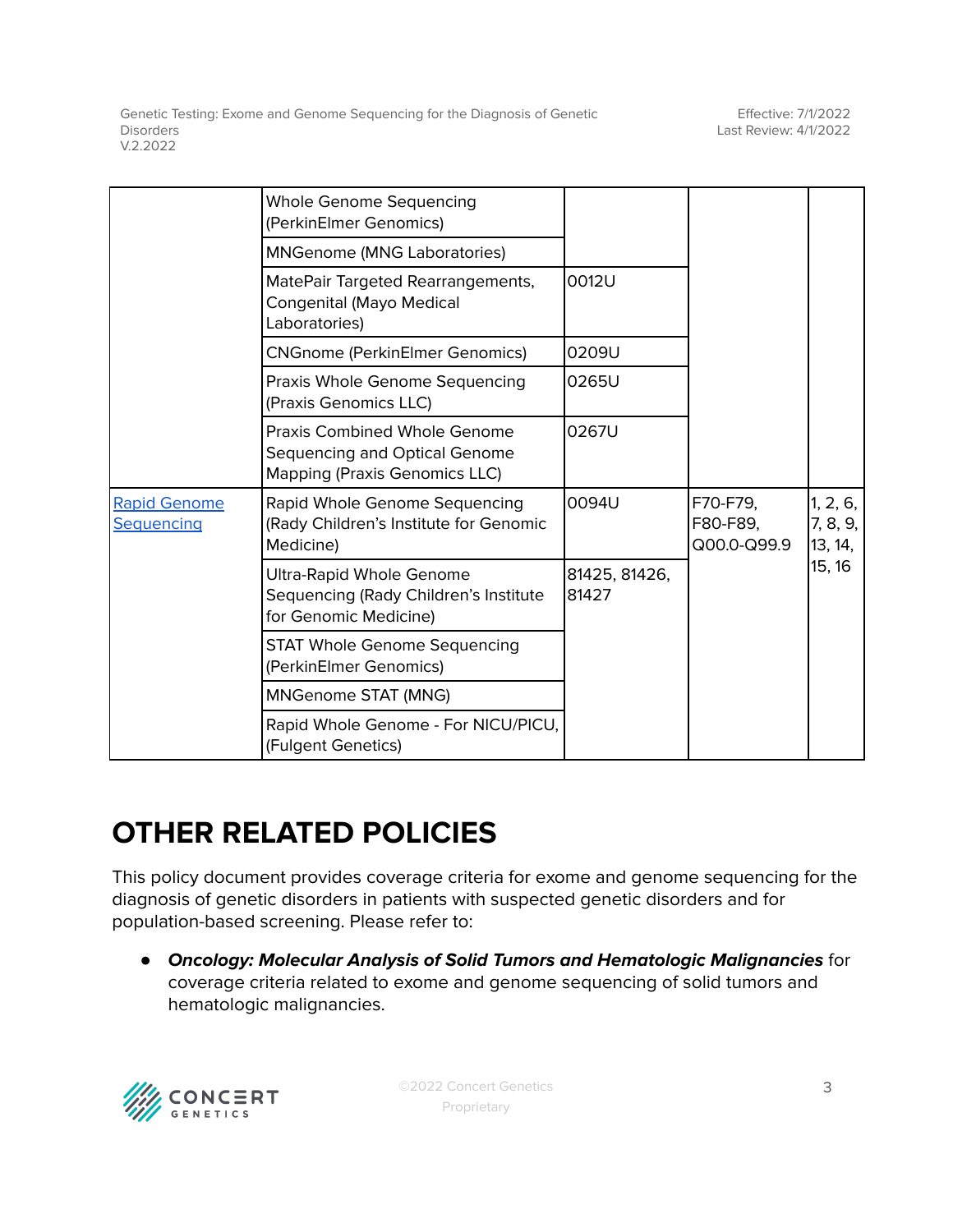- **Genetic Testing: Multisystem Inherited Disorders, Intellectual Disability, and Developmental Delay** for coverage criteria related to diagnostic genetic testing performed after a child has been born.
- **Genetic Testing: Prenatal and Preconception Carrier Screening** for coverage criteria related to prenatal carrier screening, preimplantation genetic testing, or preconception carrier screening.
- **Genetic Testing: Prenatal Diagnosis (via Amniocentesis, CVS, or PUBS) and Pregnancy Loss** for coverage related to prenatal exome sequencing.
- **Genetic Testing: General Approach to Genetic Testing** for coverage criteria related to exome and genome sequencing that is not specifically discussed in this or another non-general policy.

## <span id="page-3-0"></span>**COVERAGE CRITERIA**

#### <span id="page-3-1"></span>**STANDARD EXOME SEQUENCING**

- I. Standard exome sequencing (81415, 81416, 81417, 0214U, 0215U), with trio testing when possible, is considered **medically necessary** when:
	- A. The member meets **ONE** of the following:
		- 1. The member has a diagnosis of one or more [congenital](#page-7-2) anomalies (CA) with onset prior to age 1 year, **OR**
		- 2. The member has apparently nonsyndromic [developmental](#page-7-2) delay or [intellectual](#page-7-2) disability with onset prior to age 18 years, AND
	- B. The member has been evaluated by at least **ONE** of the following:
		- 1. Board-Certified or Board-Eligible Medical Geneticist, **OR**
		- 2. Certified Genetic Counselor, **OR**
		- 3. Advanced practice practitioner (e.g. APRN or Physician's Assistant) in genetics, **AND**

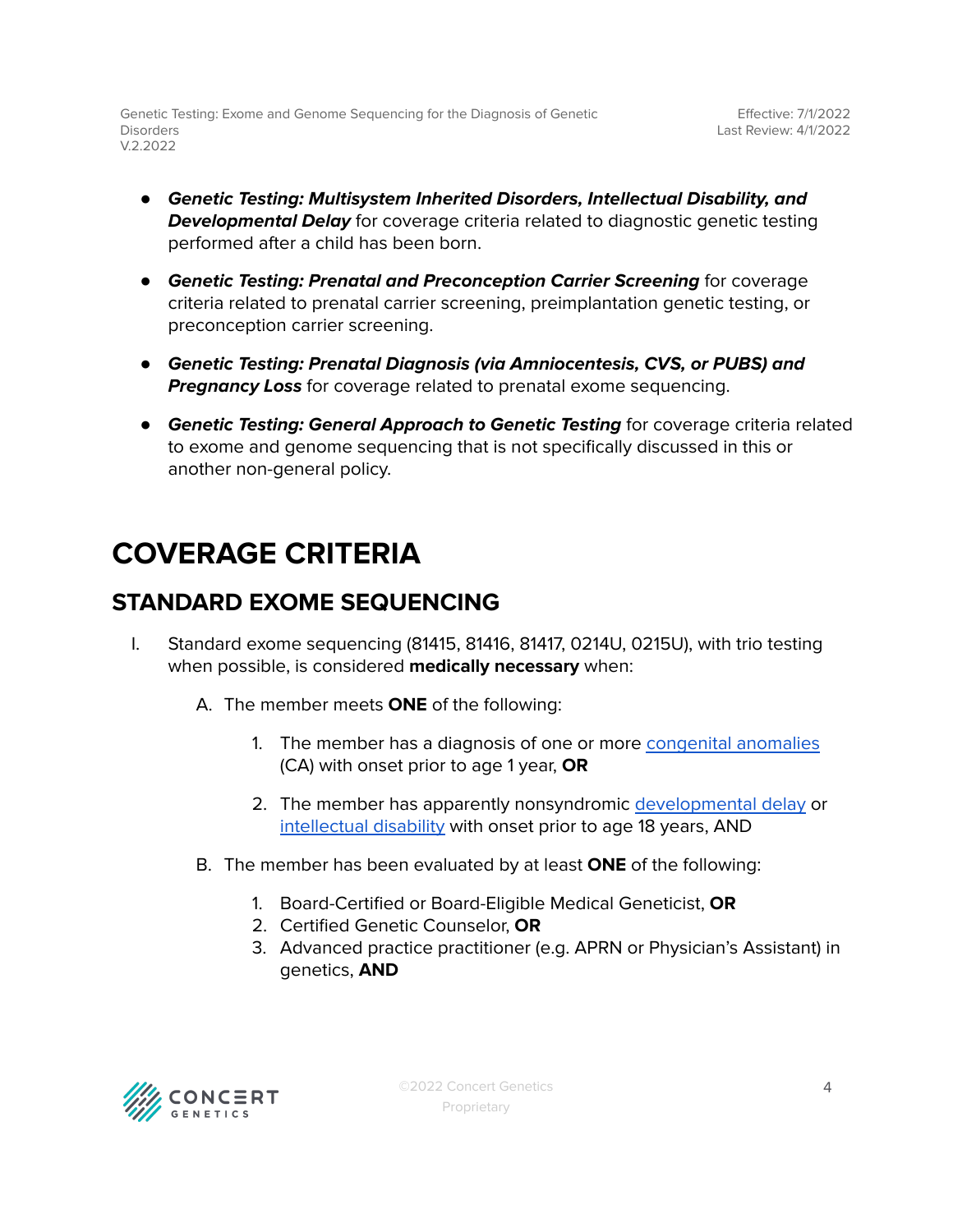- C. Testing is predicted to have an impact on clinical decision-making or health outcomes through **ONE** of the following:
	- 1. Guiding prognosis or appropriate follow-up care (i.e., treatment, surveillance for later-onset comorbidities, initiation of palliative care, withdrawal of care, etc.), **OR**
	- 2. Avoidance of future testing for screening or diagnostic purposes, including invasive testing, if such testing could be avoided through the results of ES, **OR**
	- 3. Guiding reproductive decisions (i.e., decisions to become pregnant, terminate a pregnancy, use assisted reproductive technologies, use pre-implantation genetic diagnosis, use donor sperm/egg, or undergo previously unplanned additional prenatal testing such as CVS or amniocentesis, etc), **OR**
	- 4. Guiding family-focused clinical management (cascade genetic testing, referral to specialists, or changes in clinical management resulting from the diagnosis of a previously unknown disorder, etc), **AND**
- D. Alternative etiologies have been excluded (e.g., environmental exposures, injury, and/or infection), **AND**
- E. The member's clinical presentation does not fit a well-described syndrome for which specific testing (e.g. single-gene testing, chromosomal microarray analysis (CMA)) is available, or such testing has been performed and resulted as negative while suspicion remains high for a genetic cause of the member's symptoms, **AND**
- F. A genetic etiology is considered the most likely explanation for the phenotype when no prior genetic testing has been carried out or despite previous genetic testing\* (e.g., chromosomal microarray analysis and/or targeted single-gene testing), or previous genetic testing failed to yield a diagnosis and the member is faced with invasive procedures (e.g., muscle biopsy) as the next diagnostic step.
- II. Repeat standard exome sequencing for the above indications may be considered **medically necessary** when:

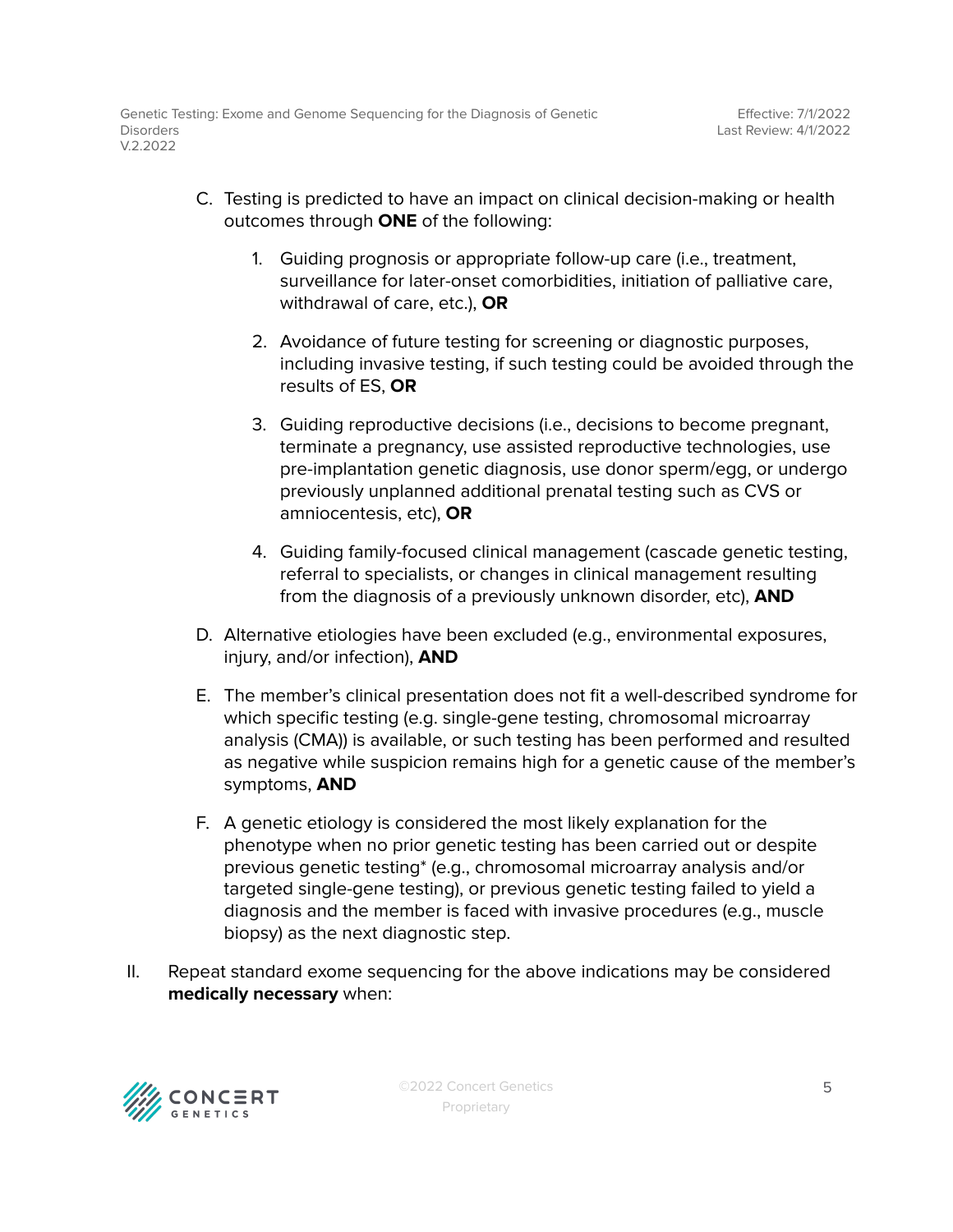- A. Significant new symptoms develop in the member or the member's family history, **AND**
- B. The member has been re-evaluated by a Board-Certified or Board-Eligible Medical Geneticist, a Certified Genetic Counselor, an advanced practice practitioner (e.g. APRN or Physician's Assistant) in genetics, who is not employed by a commercial genetic testing laboratory that recommends repeat exome sequencing, **AND**
- C. There have been improvements in technology/chemistry (e.g., new methods for DNA capture and/or sequencing), bioinformatics advancements, or new information regarding the genetic etiology of a condition that could explain the patient's clinical features and would not have been able to be detected by the previous exome sequencing the patient underwent.
- III. Repeat standard exome sequencing (81415, 81416, 0214U, 0215U) is considered **not medically necessary** for all other indications.
- IV. Standard exome sequencing is considered **investigational** for all other indications, including screening asymptomatic/healthy individuals for genetic disorders.

[back](#page-1-0) to top

#### <span id="page-5-0"></span>**RAPID EXOME SEQUENCING**

- I. Rapid exome sequencing (81415, 81416, 81417) may be considered **medically necessary** when:
	- A. The member is an acutely-ill infant (≤4 months), **AND**
	- B. The patient and patient's family history have been evaluated by a Board Certified or Board-Eligible Medical Geneticist, or an Advanced Practice Nurse in Genetics (APGN), **AND**
	- C. The etiology of the infant's features is not known and a genetic etiology is considered a likely explanation for the phenotype, based on **EITHER** of the following:
		- 1. Multiple congenital abnormalities affecting unrelated organ systems

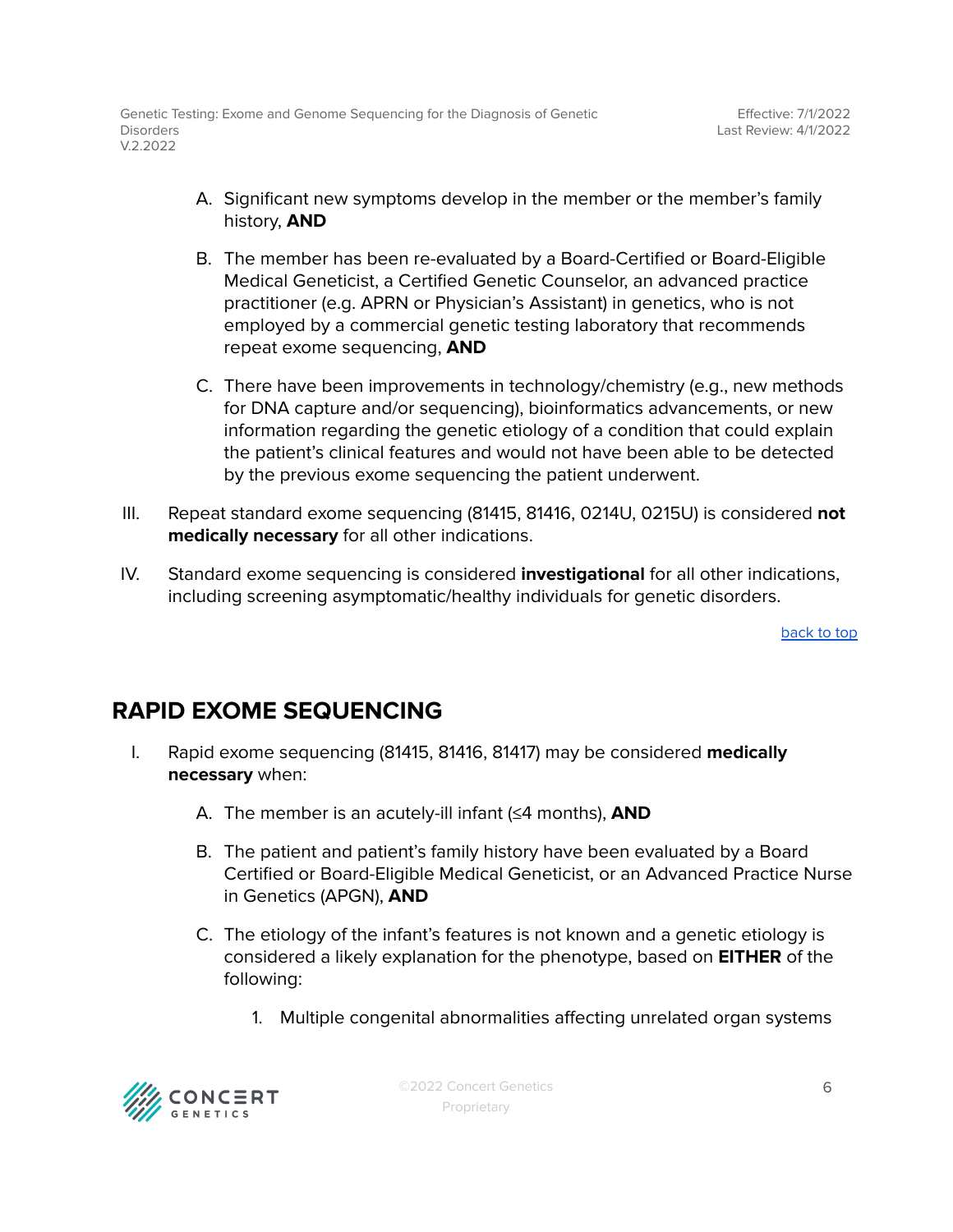- 2. **TWO** of the following criteria are met:
	- a) Abnormality significantly affecting (at minimum) a single organ system
	- b) Dysmorphic features
	- c) Encephalopathy
	- d) Symptoms of a complex neurodevelopmental disorder (e.g., dystonia, hemiplegia, spasticity/hypertonia, epilepsy, hypotonia)
	- e) Family history strongly suggestive of a genetic etiology, including consanguinity
	- f) Clinical or laboratory findings suggestive of an inborn error of metabolism, **AND**
- D. Alternate etiologies have been considered and ruled out when possible (e.g., environmental exposure, injury, infection, isolated prematurity), **AND**
- E. Clinical presentation does not fit a well-described syndrome for which rapid single-gene or targeted multi-gene panel testing is available, **AND**
- F. A diagnosis cannot be made in a timely manner by standard clinical evaluation, excluding invasive procedures such as muscle biopsy, **AND**
- G. There is a predicted impact on the health outcome, including impact on medical management during the hospitalization based on the results, **AND**
- H. Pre- and post-test counseling by an appropriate provider, such as a Board-Certified Medical Geneticist, a Certified Genetic Counselor, or an Advanced Practice Nurse in Genetics, **AND**
- I. The acutely-ill infant does **not** have any of the following diagnoses:
	- 1. Isolated Transient Neonatal Tachypnea
	- 2. Isolated unconjugated hyperbilirubinemia
	- 3. Isolated Hypoxic Ischemic Encephalopathy with clear precipitating event
	- 4. Isolated meconium aspiration

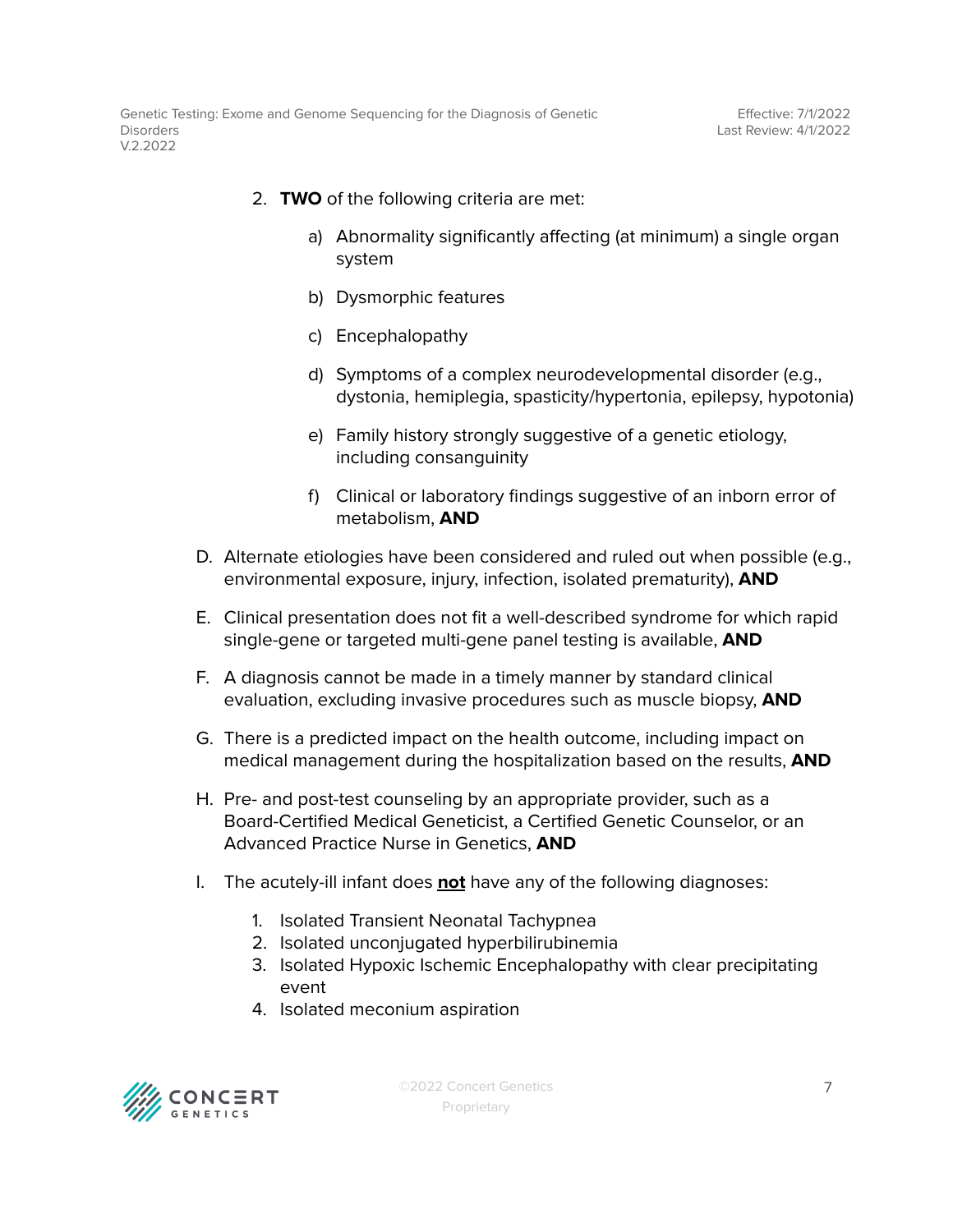Effective: 7/1/2022 Last Review: 4/1/2022

II. Rapid exome sequencing (81415, 81416, 81417) is considered **investigational** for all other indications.

[back](#page-1-0) to top

#### <span id="page-7-0"></span>**STANDARD GENOME SEQUENCING**

I. Standard genome sequencing (81425, 81426, 81427, 0012U, 0209U, 0212U, 0213U, 0265U, 0267U) is considered **investigational**.

[back](#page-1-0) to top

#### <span id="page-7-1"></span>**RAPID GENOME SEQUENCING**

I. Rapid genome sequencing or ultra rapid genome sequencing (81425, 81426, 81427, 0094U) is considered **investigational**.

[back](#page-1-0) to top

## <span id="page-7-2"></span>**NOTES AND DEFINITIONS**

**Exome Sequencing (ES)** is a genomic technique for sequencing all of the protein-coding regions of genes in the genome (also known as the exome).

**Genome Sequencing (GS)** is a genomic technique for sequencing the complete DNA sequence, which includes protein coding as well as non-coding DNA elements.

**Trio Testing** includes testing of the child and both parents and increases the chances of finding a definitive diagnosis, while reducing false-positive findings.

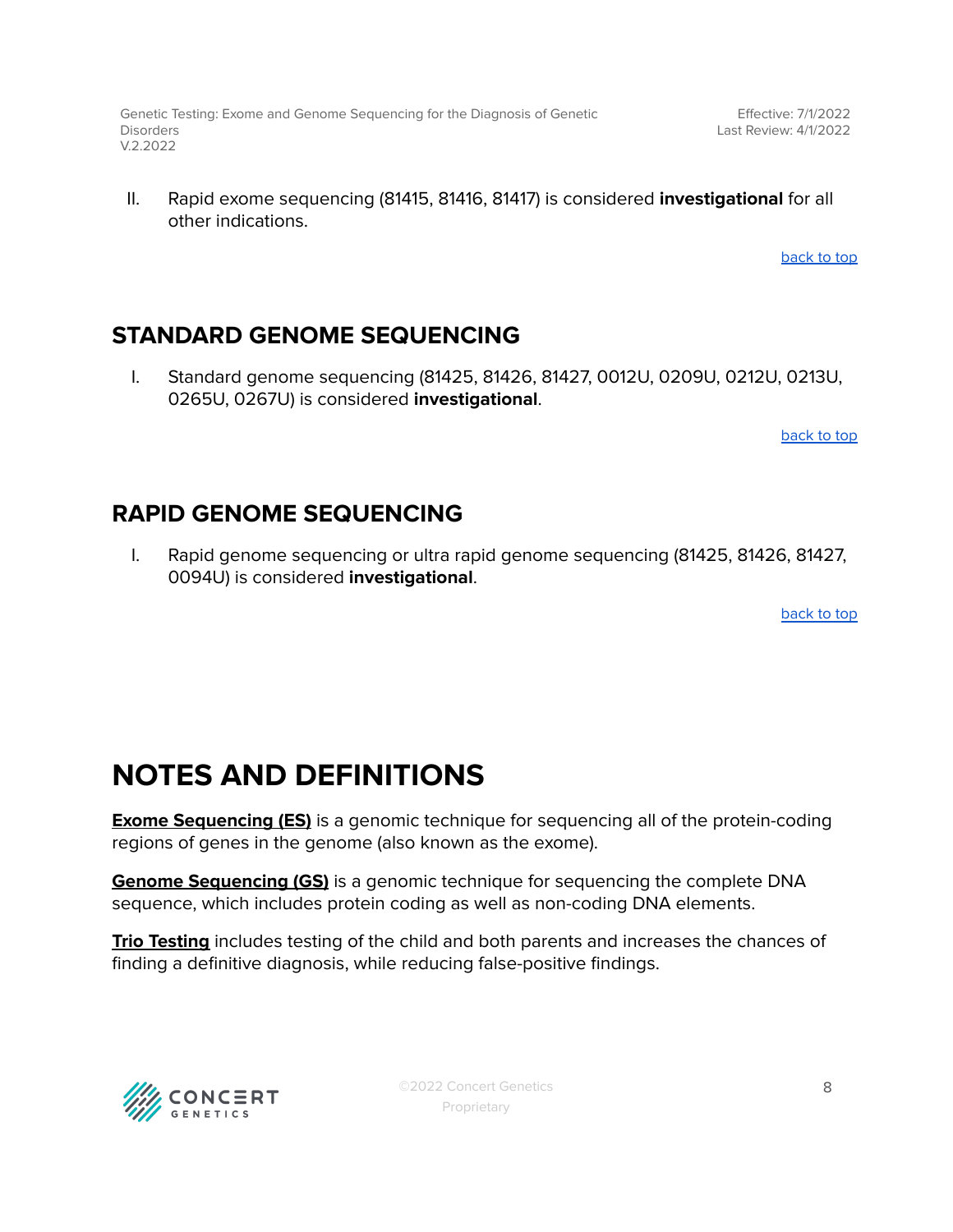**Comparator Exome Sequencing** is used only for comparison with the proband (individual undergoing exome sequencing) and is used to inform the pathogenicity of variants. A comparator exome is typically one or both parents to the proband.

**Congenital anomalies** according to ACMG are multiple anomalies not specific to a well-delineated genetic syndrome. These anomalies are structural or functional abnormalities usually evident at birth, or shortly thereafter, and can be consequential to an individual's life expectancy, health status, physical or social functioning, and typically require medical intervention.

**Developmental delay** is a slow-to-meet or not reaching milestones in one or more of the areas of development (communication, motor, cognition, social-emotional, or, adaptive skills) in the expected way for a child's age

**Intellectual disability** (ID) is defined by the DSM V as:

- a. Deficits in intellectual functions, such as reasoning, problem solving, planning, abstract thinking, judgment, academic learning, and learning from experience, confirmed by both clinical assessment and individualized, standardized intelligence testing.
- b. Deficits in adaptive functioning that result in failure to meet developmental and sociocultural standards for personal independence and social responsibility. Without ongoing support, the adaptive deficits limit functioning in one or more activities of daily life, such as communication, social participation, and independent living, across multiple environments, such as home, school, work, and community.
- c. Onset of intellectual and adaptive deficits during the developmental period.

[back](#page-1-0) to top

# **CLINICAL CONSIDERATIONS**

Trio testing is preferred whenever possible. Testing of one available parent is a valid alternative if both are not immediately available and one or both parents can be done later if needed. While trio sequencing is preferred and recommended, an alternative method

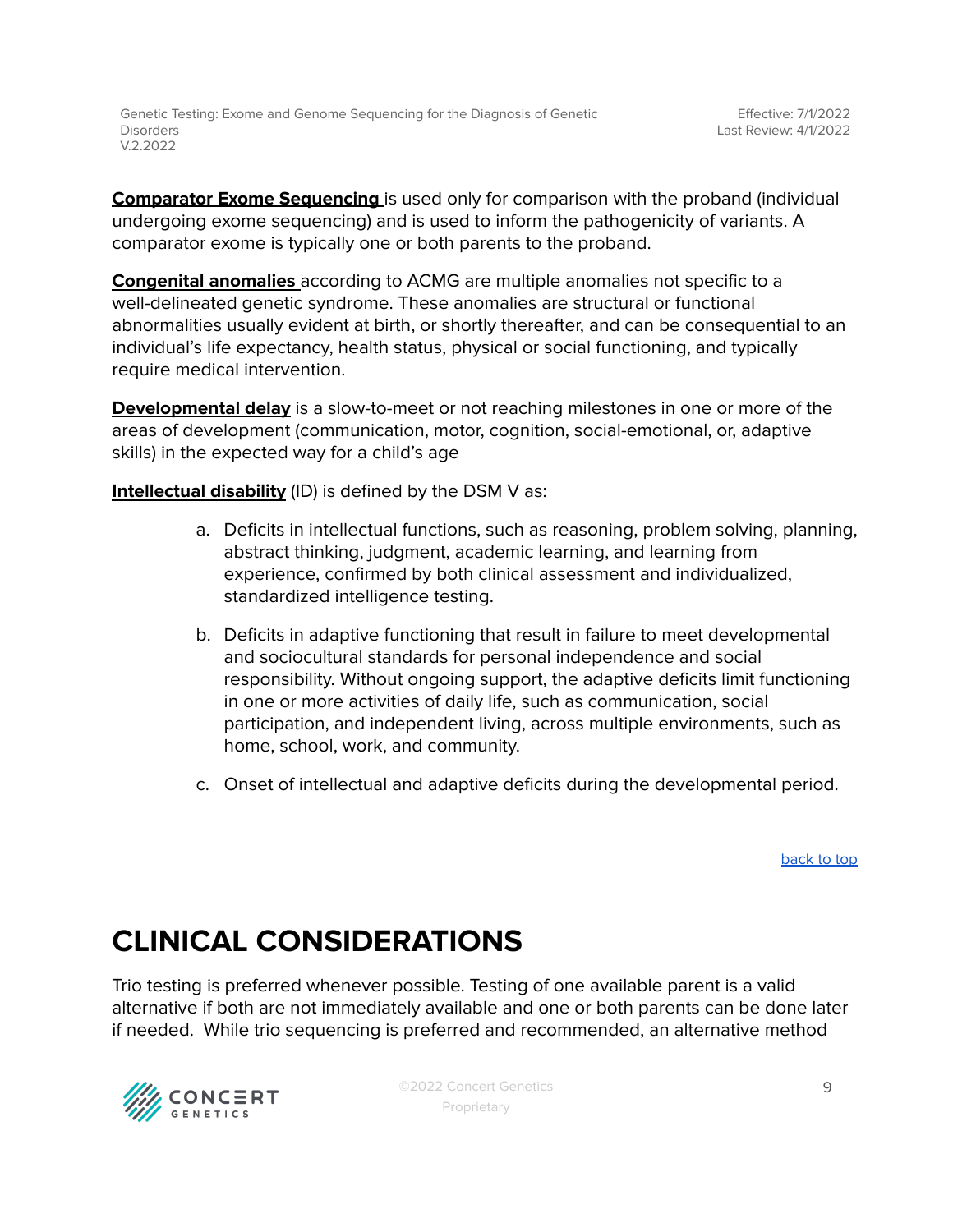referred to as "Patient Plus" by PreventionGenetics may be considered. "Patient Plus" involves sequencing and copy number variant (CNV) analysis of the patient, and then targeted testing for the key variants found in the patient is performed on parental specimens. This approach permits detection of de novo variants and phasing of variants in recessive genes to increase diagnostic yield from a singleton sample in situations where full trio sequencing may not be feasible or preferable.

Exome sequencing or genome sequencing can reveal incidental findings or secondary findings. These findings are defined as results that are not related to the indication for undergoing the sequencing, but may be of medical value or utility. Disclosure of these findings has been a topic of intense debate within the medical genetics community. In 2013, ACMG published recommendations for reporting secondary findings that included a list of conditions to be included. The list currently includes 59 genes that confer highly-penetrant and medically actionable conditions.

Pre-test and post-test genetic counseling that facilitates informed decision-making, the possibility to identify secondary finding with the option to 'opt out' of receiving these results, elicits patient preferences regarding secondary and/or incidental findings if possible, and formulates a plan for returning such results before testing occurs is strongly advised.

If a genetic diagnosis is not found by ES or GS, periodic reanalysis of the previously obtained genomic sequence is recommended. Reevaluation can occur on the variant-level or case-level. When appropriate, retesting may be considered (see above). Any variants identified and reported prior to the current ACMG variant classification standards should be reevaluated using the current ACMG standards.

Variant-level reanalysis should be considered in the following circumstances:

- Availability of a new community resource (e.g., gnomAD)
- Publication and/or adoption of a novel/updated methodology for variant assessment
- Publication of evidence supporting new gene–disease relationships and/or mechanisms of disease

Case-level reanalysis should be considered in the following circumstances:

- Significant changes in clinical and family history occur
- Significant improvements have been made to the bioinformatics handling of the data

[back](#page-1-0) to top

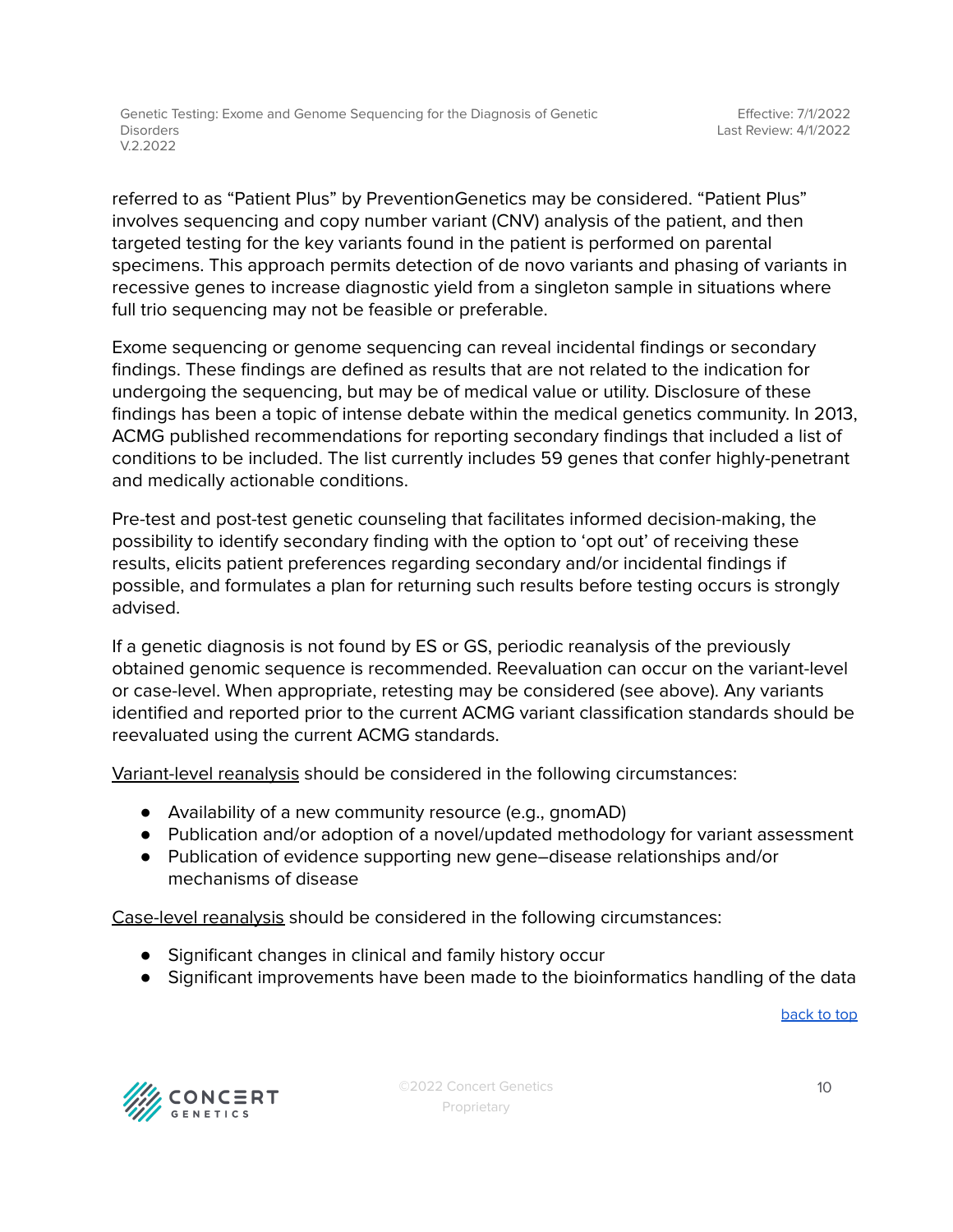## **BACKGROUND AND RATIONALE**

#### **Practice Guidelines and Position Statements**

American College of Medical Genetics and Genomics

The American College of Medical Genetics and Genomics (ACMG) (2012) published a position statement on clinical application of exome and genome testing. ACMG recommends considering ES/GS sequencing in the clinical diagnostic assessment of a phenotypically affected individual when:

- "The phenotype or family history data strongly implicate a genetic etiology, but the phenotype does not correspond with a specific disorder for which a genetic test is available."
- "A patient presents with a defined genetic disorder that demonstrates a high degree of genetic heterogeneity, making WES or WGS analysis of multiple genes simultaneously a more practical approach."
- "A patient presents with a likely genetic disorder, but specific genetic tests available for that phenotype have failed to arrive at a diagnosis."
- "A fetus with a likely genetic disorder in which specific genetic tests, including targeted sequencing tests, available for that phenotype have failed to arrive at a diagnosis."

In 2013, ACMG published the following recommendations for reporting of incidental findings in clinical exome and genome sequencing:

- 1. "Constitutional mutations found in the genes on the minimum list (Table 1) should be reported by the laboratory to the ordering clinician, regardless of the indication for which the clinical sequencing was ordered.
	- Additional genes may be analyzed for incidental variants, as deemed appropriate by the laboratory.
	- Incidental variants should be reported regardless of the age of the patient.
	- Incidental variants should be reported for any clinical sequencing conducted on a constitutional (but not tumor) tissue. This includes the normal sample of a tumor-normal sequenced dyad and unaffected members of a family trio."
- 2. "The Working Group recommends that laboratories seek and report only the types of variants within these genes that we have delineated (Table 1).

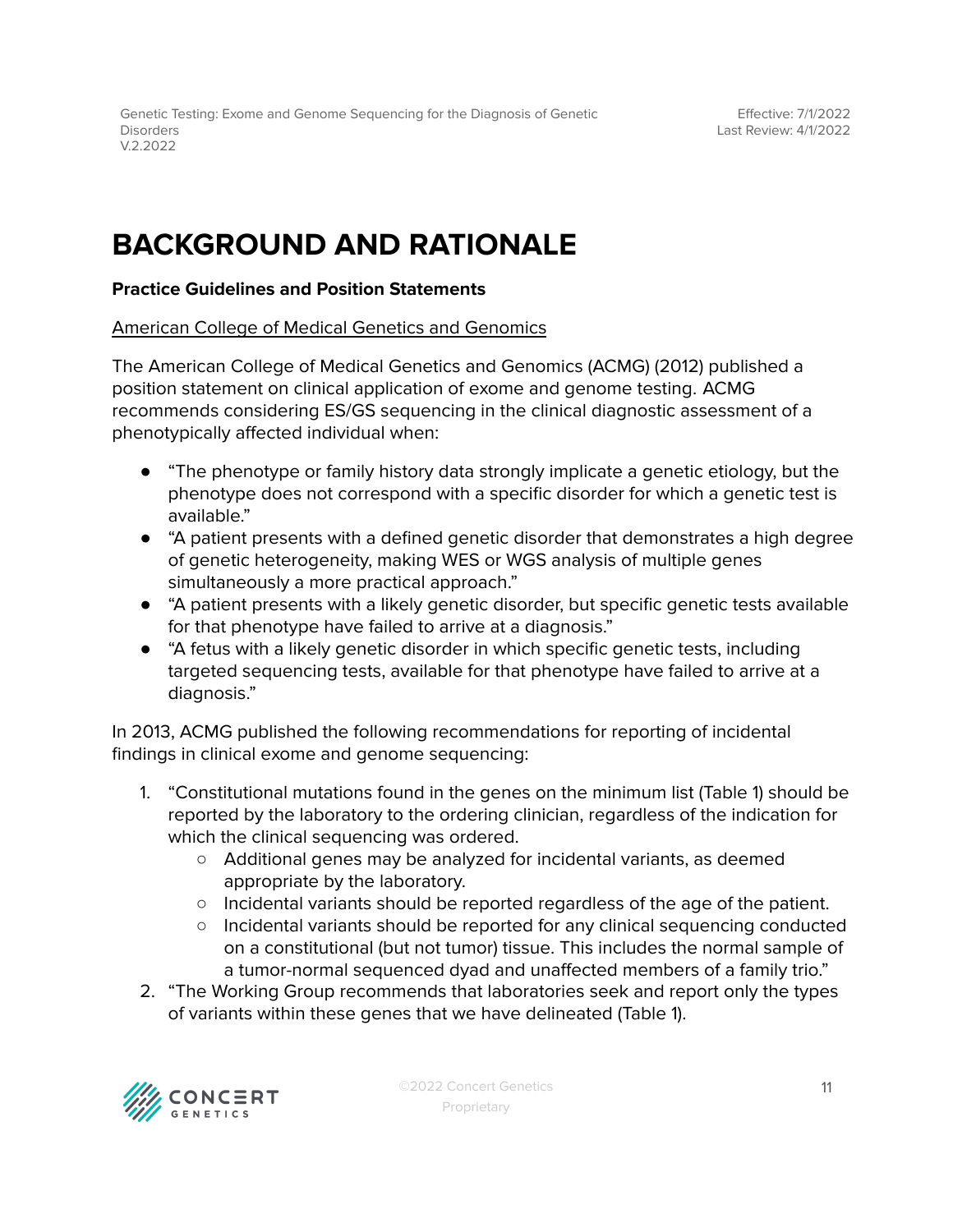- For most genes, only variants that have been previously reported and are a recognized cause of the disorder or variants that are previously unreported but are of the type that is expected to cause the disorder, as defined by prior ACMG guidelines, 20 should be reported.
- For some genes, predicted loss-of-function variants are not relevant (e.g., COL3A1 and most hypertrophic cardiomyopathy genes).
- For some genes (e.g., APOB), laboratories should only report variants for certain associated conditions."
- 3. "It is the responsibility of the ordering clinician/team to provide comprehensive pre and posttest counseling to the patient.
	- Clinicians should be familiar with the basic attributes and limitations of clinical sequencing.
	- Clinicians should alert patients to the possibility that clinical sequencing may generate incidental findings that could require further evaluation.
	- Given the complexity of genomic information, the clinical geneticist should be consulted at the appropriate time, which may include ordering, interpreting, and communicating genomic testing. "
- 4. "These recommendations reflect limitations of current technology and are therefore focused on disorders that are caused by point mutations and small insertions and deletions, not those primarily caused by structural variants, repeat expansions, or copy-number variations."
- 5. "The Working Group recommends that the ACMG, together with content experts and other professional organizations, refine and update this list at least annually."

In 2016, ACMG updated its recommendations on reporting secondary findings in WGS and WES testing. ACMG determined that reporting some secondary findings would likely have medical benefit for the patients and families of patients undergoing clinical sequencing, recommending that, when a report is issued for clinically indicated exome and genome sequencing, a minimum list of conditions, genes, and variants should be routinely evaluated and reported to the ordering clinician. The 2016 update added 4 genes and removed 1 gene resulting in an updated secondary findings minimum list including 59 medically actionable genes recommended for return in clinical genomic sequencing.

In 2018, ACMG published points to consider encouraging engagement of older children and adolescents being considered for exome and/or genome sequencing, and that:

● "The purpose of the engagement process is to ensure that the mature older child is actively involved in conversation to understand the goals and implications of

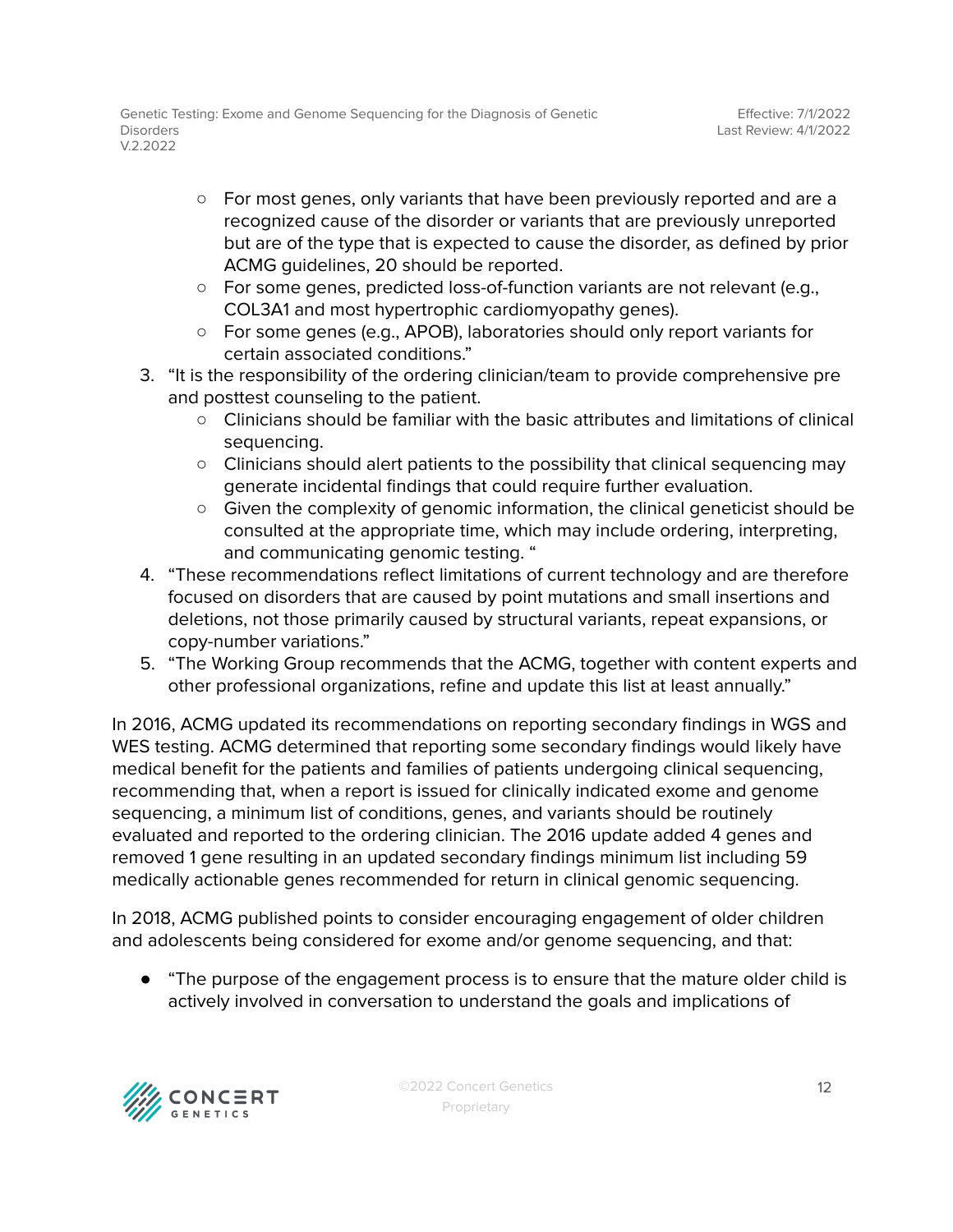genomic testing and potential findings and to consider its personal benefits and limitations while having the opportunity to express their feelings and opinions".

- "It is critical to engage the child as much as possible in this process, which includes the assent of the child whenever reasonable."
- "Children as young as 8 years of age should be part of an active engagement process to the extent that they are considered by the clinician and parent to be psychologically and cognitively capable."

In 2019, ACMG published points to consider around exome or genome reanalysis and retesting (discussed in Clinical Considerations). These considerations include points to consider for variant-level reanalysis, case-level reanalysis, and retesting for laboratories and clinicians.

In 2021, ACMG published ACMG SF v3.0, an updated list of genes included in the secondary findings, which added an additional 14 genes bringing the total up to 73 genes. ACMG also published a policy statement regarding updated recommendations for reporting of secondary findings in clinical exome and genome sequencing which clarified that ACMG supports the continued research and discussion around population screening for the genes included in the secondary findings list, however "ACMG has made it clear that the ACMG SF is not validated for general population screening".

Additionally, the following policy recommendations were made regarding consenting and reporting practices:

- "The SF list is intended as a "minimum list" of actionable secondary findings."
- "Providing the opportunity for an informed decision and opt out, if desired, at the time of consent should continue to be the standard for secondary findings."
- "The option to receive SFs should be offered regardless of the age of the patient. The best interest of the child should still be prioritized when disclosing risk for adult-onset conditions in minors."
- "The option to opt out of SFs should also be presented to the individual in the context of prenatal ES/GS."
- "The consent process should include discussion of the categories of reportable gene–phenotype pairs related to the ACMG SF list."
- "Thoughtful consideration of the context of a positive SF result during results disclosure, and when making related medical management recommendations, is necessary."
- "If laboratories report apparent somatic mosaicism, the consent process should address this."

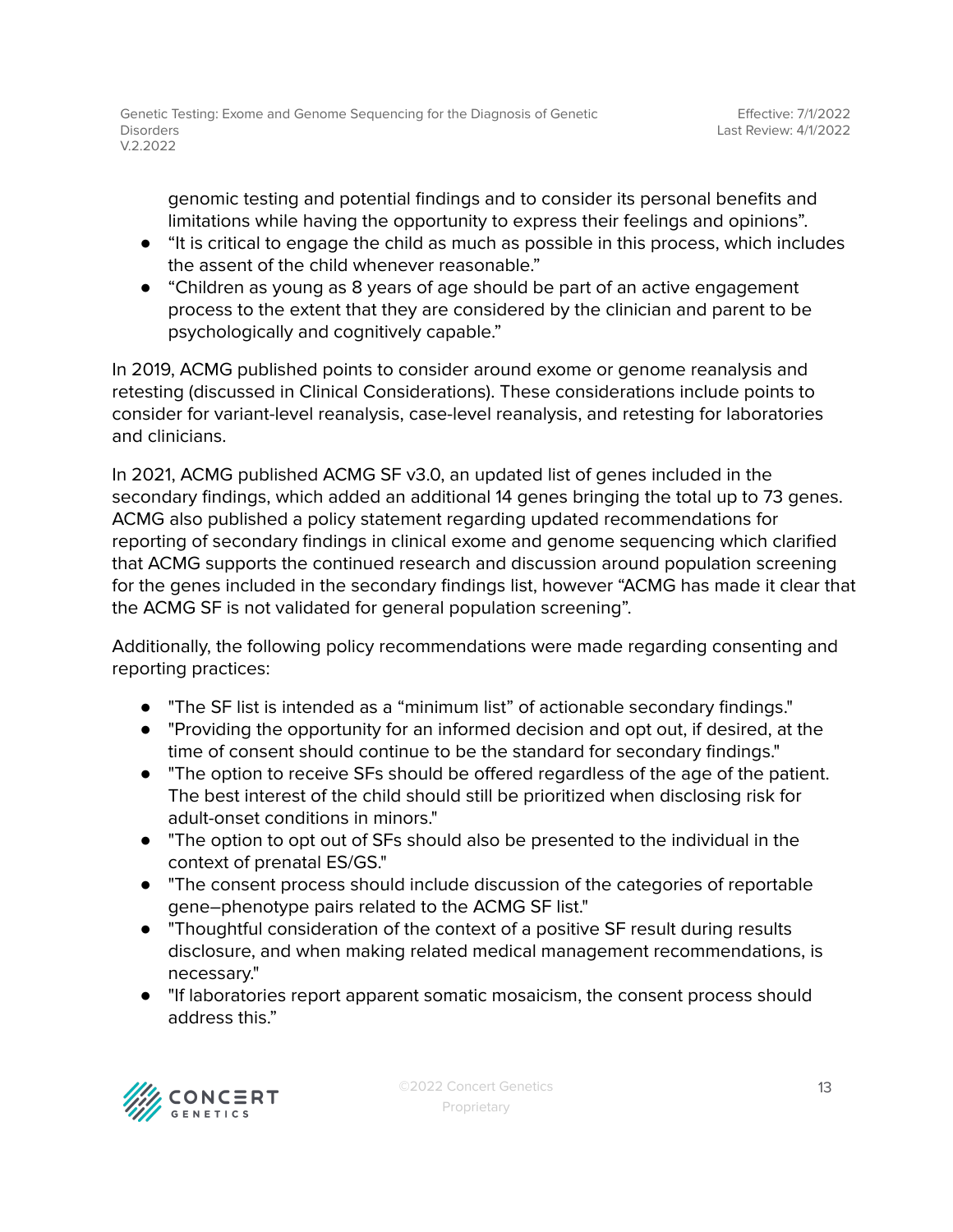● "Pre-test and post-test genetic counseling should be provided to any person receiving SF results in order to discuss the types of possible results, limitations of testing, and medical implications of any results."

In 2021, The American College of Medical Genetics and Genomics (ACMG) published an evidence-based clinical practice guideline on exome and genome sequencing for pediatric patients with congenital anomalies or intellectual disability. ACMG recommends using exome or genome sequencing be used as a first or second tier test for patients diagnosed with one or more congenital anomalies before the age of 1, or with intellectual disability/developmental delay before the age of 18. In previous guidelines, ACMG has recommended the use of such testing for clinical management of the proband. In this 2021 guideline, ACMG recommends exome or genome sequencing for active and long-term clinical management of the program, as well as for implications on family-focused and reproductive outcomes.

#### National Society for Genetic Counselors

The National Society for Genetic Counselors (NSGC) released a position statement (2013, updated 2020) stating the following in regard to secondary and incidental findings in genetic testing:

"The National Society of Genetic Counselors strongly advises pre-test counseling that facilitates informed decision-making, elicits patient preferences regarding secondary and/or incidental findings if possible, and formulates a plan for returning such results before testing occurs.

Germline and somatic genetic testing, in both clinical and research contexts, may identify secondary findings and incidental findings as a part of the test performed. Secondary findings are purposely analyzed as part of the test, but unrelated to the primary testing indication. Incidental findings are detected unexpectedly during the analysis, and also unrelated to the primary testing indication. Both of these types of variants may be disclosed as a part of the return-of-results process.

The pre-test counseling process should establish clear expectations for what categories of results will and will not be returned. Healthcare practitioners conducting the informed consent and return-of-results processes for broad genomic testing and screening should ensure that their patients have access to practitioners with genetic expertise, such as genetic counselors."

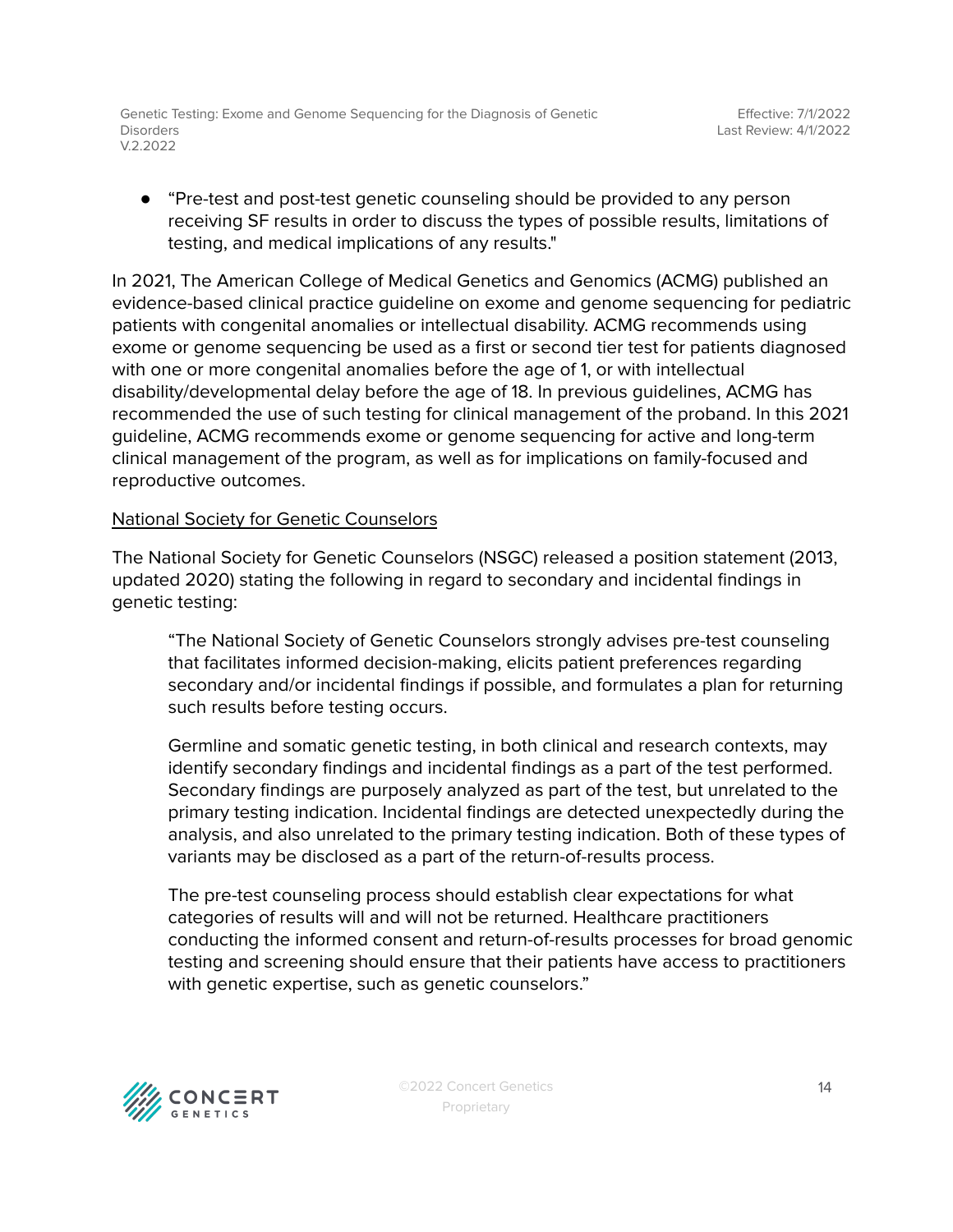Effective: 7/1/2022 Last Review: 4/1/2022

#### UpToDate

Intellectual disability in children: Evaluation for a cause

"Whole exome sequencing — WES should be considered for patients with moderate to severe ID in whom other standard tests (including CMA) have failed to identify the cause. The diagnostic yield of WES in this setting is approximately 16 to 33 percent. The diagnostic yield is likely lower in patients with mild ID without additional findings and the role of WES testing in this population is not defined. WES testing should be performed with consultation of a clinical geneticist and should include appropriate pretest counseling to discuss the risk of incidental findings unrelated to the child's ID that may be medically actionable (eg, BRCA1 or BRCA2 mutation). Incidental findings can be minimized if a focused analysis is conducted. Due to the falling costs of sequencing and its high diagnostic yield, WES is rapidly becoming a clinical tool for the evaluation of ID, especially at specialty centers. Adoption of WES testing into the diagnostic process will depend on its cost, availability, access to expert interpretation, and the allocation of resources within each health care setting."

#### Kingsmore SF, Cakici JA, Clark MM et al.

This report is from the NSIGHT2 study, a prospective, randomized, controlled, blinded trial (RCT) in acutely ill infants, primarily from the NICU, PICU, and CVICU at Rady Children's Hospital, San Diego (RCHSD) to compare the effectiveness and outcomes between rWGS and rWES, with analysis as singleton probands and familial trios. The inclusion criteria for the 1,248 ill infants defined the maximum age as four months.

[back](#page-1-0) to top

### <span id="page-14-0"></span>**REFERENCES**

1. Malinowski J, Miller DT, Demmer L, et al. Systematic evidence-based review: outcomes from exome and genome sequencing for pediatric patients with congenital anomalies or intellectual disability. Genet Med. 2020;22(6):986-1004. doi:10.1038/s41436-020-0771-z

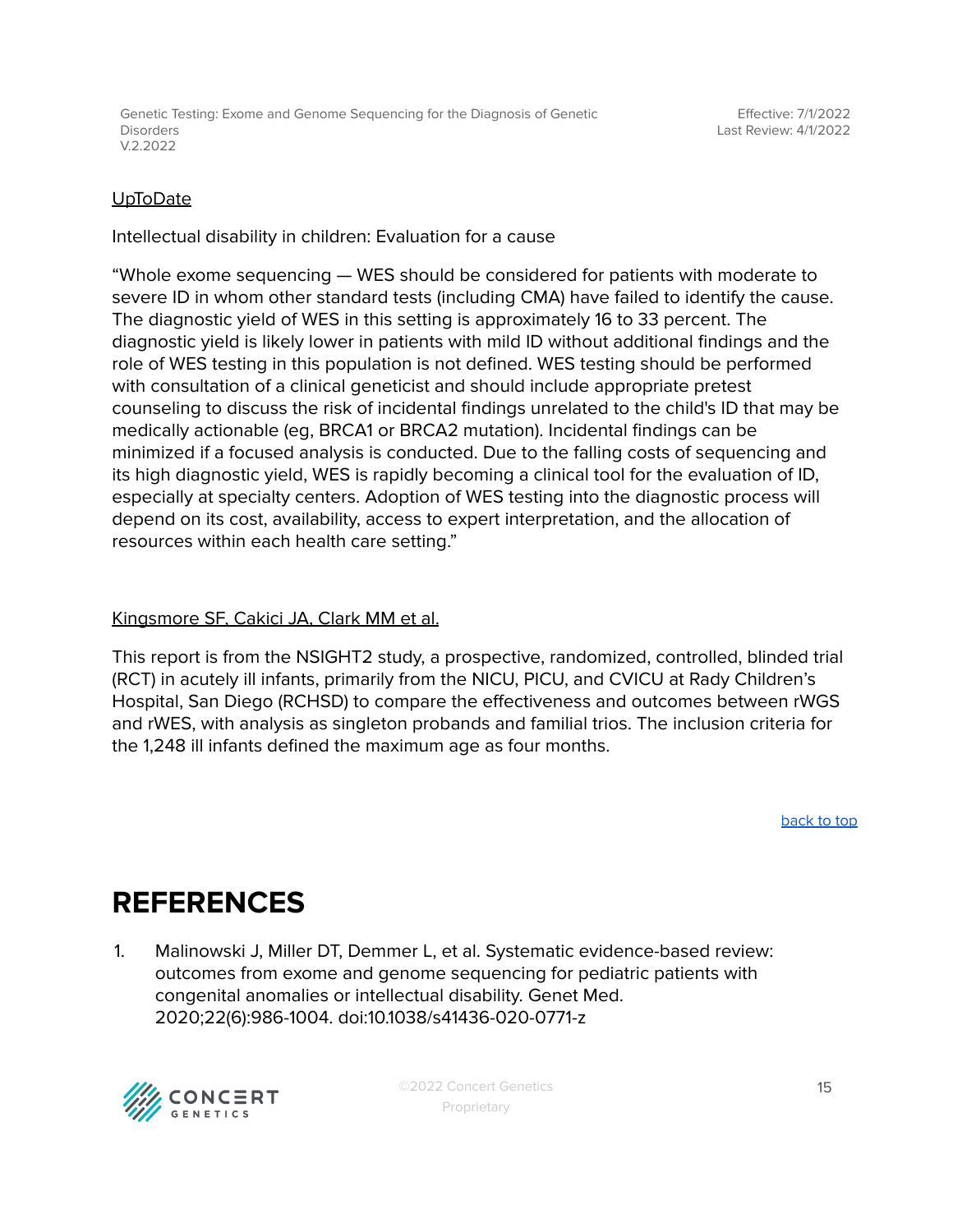- 2. ACMG Board of Directors. Points to consider in the clinical application of genomic sequencing. Genet Med. 2012;14(8):759-761. doi:10.1038/gim.2012.74
- 3. Kingsmore SF, Cakici JA, Clark MM, et al. A Randomized, Controlled Trial of the Analytic and Diagnostic Performance of Singleton and Trio, Rapid Genome and Exome Sequencing in Ill Infants. Am J Hum Genet. 2019;105(4):719-733. doi:10.1016/j.ajhg.2019.08.009
- 4. Petrikin JE, Cakici JA, Clark MM, et al. The NSIGHT1-randomized controlled trial: rapid whole-genome sequencing for accelerated etiologic diagnosis in critically ill infants. NPJ Genom Med. 2018;3:6. Published 2018 Feb 9. doi:10.1038/s41525-018-0045-8
- 5. "Rapid Genome Sequencing". Seattle Children's Hospital Patient-centered Laboratory Utilization Guidance Services. [http://www.schplugs.org/wp-content/uploads/Rapid-Genome-Sequencing-Polic](http://www.schplugs.org/wp-content/uploads/Rapid-Genome-Sequencing-Policy_FINAL_Oct-2019.pdf) [y\\_FINAL\\_Oct-2019.pdf.](http://www.schplugs.org/wp-content/uploads/Rapid-Genome-Sequencing-Policy_FINAL_Oct-2019.pdf) October 2019.
- 6. Green RC, Berg JS, Grody WW, et al. ACMG recommendations for reporting of incidental findings in clinical exome and genome sequencing [published correction appears in Genet Med. 2017 May;19(5):606]. Genet Med. 2013;15(7):565-574. doi:10.1038/gim.2013.73
- 7. "Secondary and Incidental Findings in Genetic Testing". Position Statement from National Society of Genetic Counselors. [https://www.nsgc.org/Policy-Research-and-Publications/Position-Statements/Po](https://www.nsgc.org/Policy-Research-and-Publications/Position-Statements/Position-Statements/Post/secondary-and-incidental-findings-in-genetic-testing-1) [sition-Statements/Post/secondary-and-incidental-findings-in-genetic-testing-1.](https://www.nsgc.org/Policy-Research-and-Publications/Position-Statements/Position-Statements/Post/secondary-and-incidental-findings-in-genetic-testing-1) Released September 27, 2013. Updated March 23, 2020.
- 8. Kalia SS, Adelman K, Bale SJ, et al. Recommendations for reporting of secondary findings in clinical exome and genome sequencing, 2016 update (ACMG SF v2.0): a policy statement of the American College of Medical Genetics and Genomics [published correction appears in Genet Med. 2017 Apr;19(4):484]. Genet Med. 2017;19(2):249-255. doi:10.1038/gim.2016.190
- 9. Bush LW, Bartoshesky LE, David KL, et al. Pediatric clinical exome/genome sequencing and the engagement process: encouraging active conversation with the older child and adolescent: points to consider-a statement of the American College of Medical Genetics and Genomics (ACMG). Genet Med. 2018;20(7):692-694. doi:10.1038/gim.2018.36
- 10. Deignan JL, Chung WK, Kearney HM, et al. Points to consider in the reevaluation and reanalysis of genomic test results: a statement of the

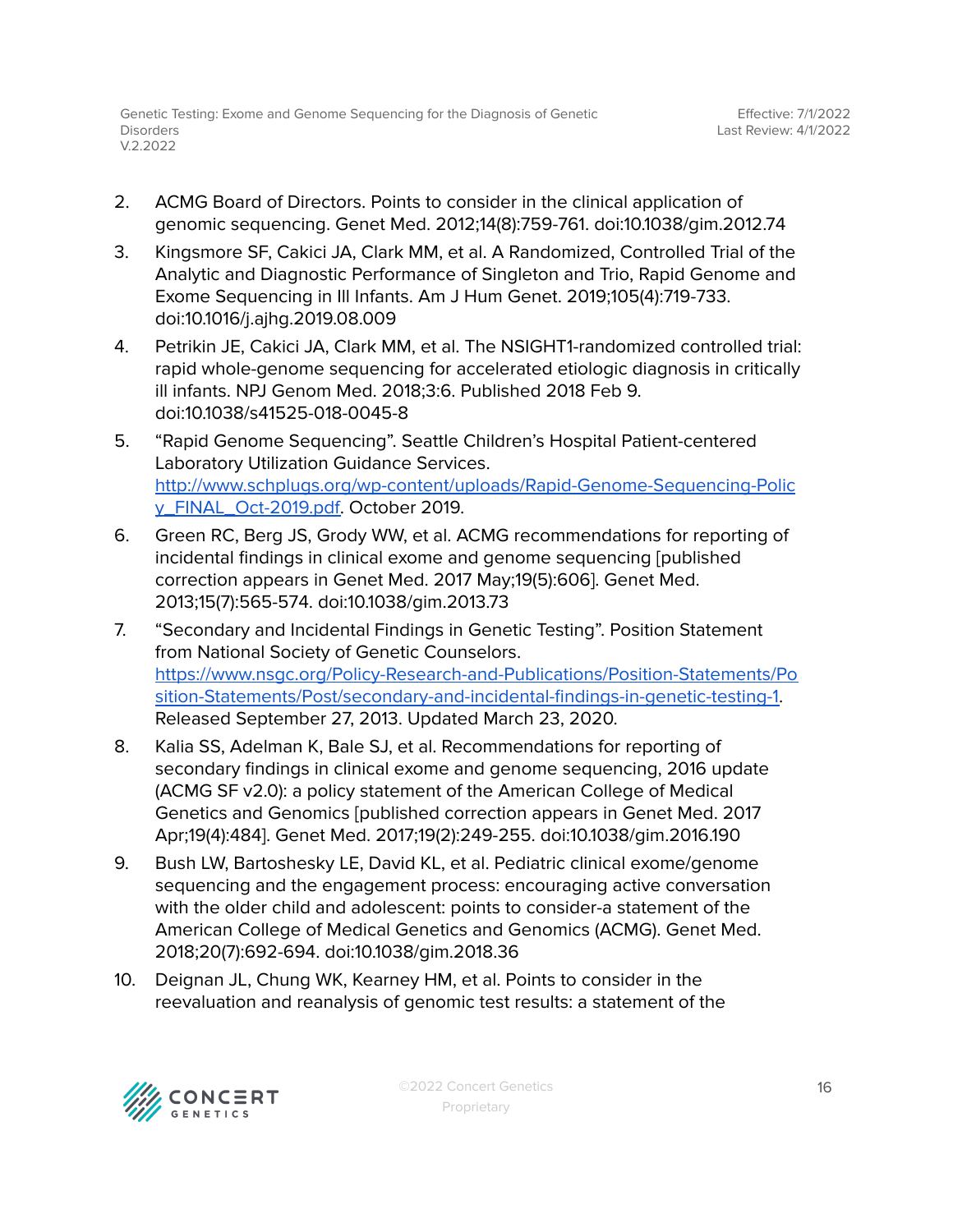American College of Medical Genetics and Genomics (ACMG). Genet Med. 2019;21(6):1267-1270. doi:10.1038/s41436-019-0478-1

- 11. Sawyer SL, Hartley T, Dyment DA, et al. Utility of whole-exome sequencing for those near the end of the diagnostic odyssey: time to address gaps in care. Clin Genet. 2016;89(3):275-284. doi:10.1111/cge.12654
- 12. Wenger AM, Guturu H, Bernstein JA, Bejerano G. Systematic reanalysis of clinical exome data yields additional diagnoses: implications for providers. Genet Med. 2017;19(2):209-214. doi:10.1038/gim.2016.88
- 13. ACMG Board of Directors. Points to consider for informed consent for genome/exome sequencing. Genet Med. 2013;15(9):748-749. doi:10.1038/gim.2013.94
- 14. Miller DT, Lee K, Gordon AS, et al. Recommendations for reporting of secondary findings in clinical exome and genome sequencing, 2021 update: a policy statement of the American College of Medical Genetics and Genomics (ACMG) [published online ahead of print, 2021 May 20]. Genet Med. 2021;10.1038/s41436-021-01171-4. doi:10.1038/s41436-021-01171-4
- 15. Miller DT, Lee K, Chung WK, et al. ACMG SF v3.0 list for reporting of secondary findings in clinical exome and genome sequencing: a policy statement of the American College of Medical Genetics and Genomics (ACMG) [published online ahead of print, 2021 May 20]. Genet Med. 2021;10.1038/s41436-021-01172-3. doi:10.1038/s41436-021-01172-3
- 16. Manickam K, McClain MR, Demmer LA, et al. Exome and genome sequencing for pediatric patients with congenital anomalies or intellectual disability: an evidence-based clinical guideline of the American College of Medical Genetics and Genomics (ACMG) [published online ahead of print, 2021 Jul 1]. Genet Med. 2021;10.1038/s41436-021-01242-6. doi:10.1038/s41436-021-01242-6
- 17. Pivalizza P, Lalani SR. In: Armsby C, ed. Intellectual disability in children: Evaluation for a cause. UpToDate, 2018. Accessed December 14, 2021. https://www.uptodate.com/contents/intellectual-disability-in-children-evaluation-f r-a-cause
- 18. Kingsmore SF, Cakici JA, Clark MM, et al. A Randomized, Controlled Trial of the Analytic and Diagnostic Performance of Singleton and Trio, Rapid Genome and Exome Sequencing in Ill Infants. Am J Hum Genet. 2019;105(4):719-733. doi:10.1016/j.ajhg.2019.08.009